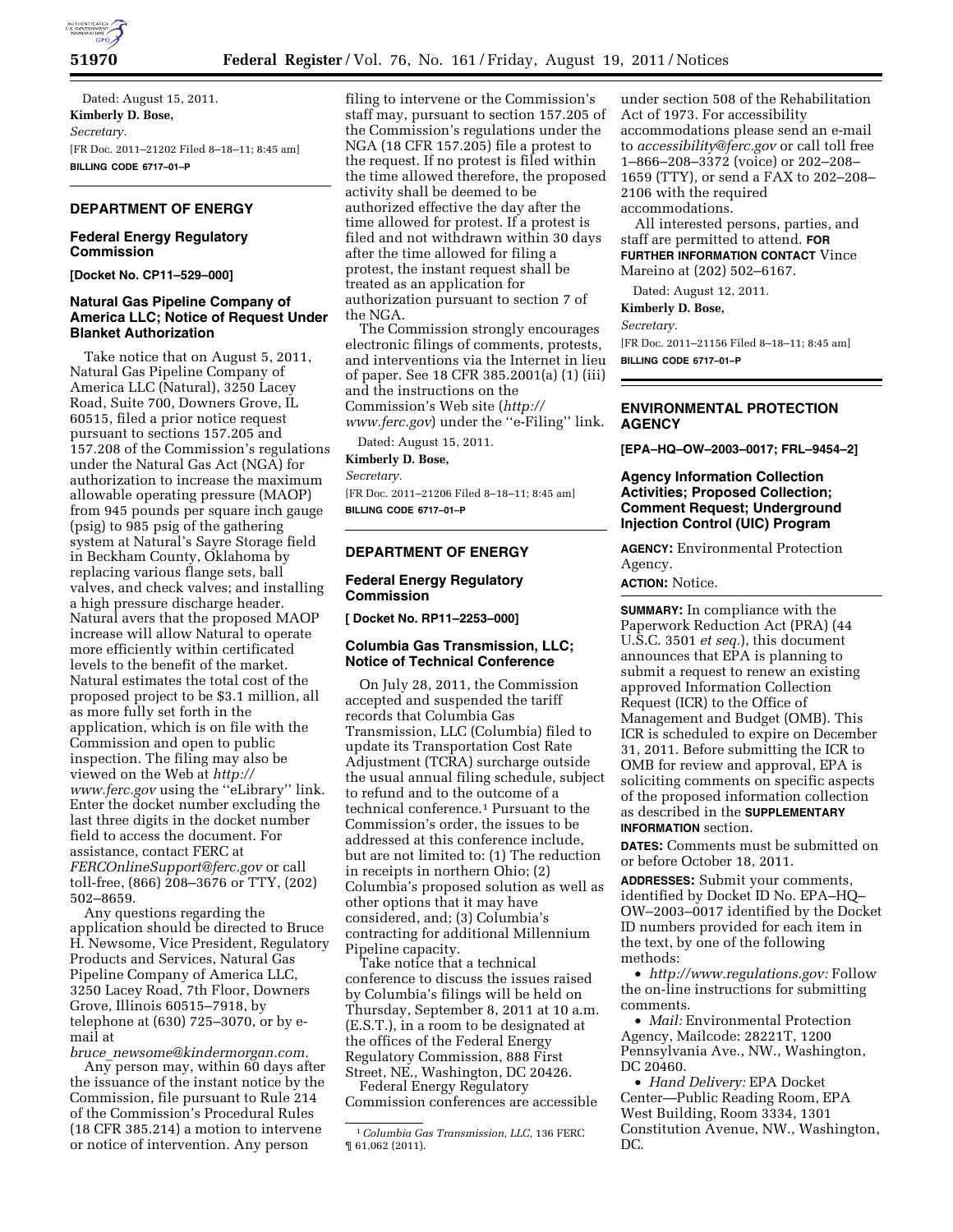Such deliveries are only accepted during the Docket's normal hours of operation, and special arrangements should be made for deliveries of boxed information.

*Instructions:* Direct your comments to Docket ID No. EPA–HQ–OW–2003– 0017. EPA's policy is that all comments received will be included in the public docket without change and may be made available online at *[http://www.](http://www.regulations.gov) [regulations.gov,](http://www.regulations.gov)* including any personal information provided, unless the comment includes information claimed to be Confidential Business Information (CBI) or other information whose disclosure is restricted by statute. Do not submit information that you consider to be CBI or otherwise protected through *[www.regulations.gov](http://www.regulations.gov)*  or e-mail. The *[http://www.regulations.](http://www.regulations.gov) [gov](http://www.regulations.gov)* Web site is an ''anonymous access'' system, which means EPA will not know your identity or contact information unless you provide it in the body of your comment. If you send an e-mail comment directly to EPA without going through *[www.regulations.gov](http://www.regulations.gov)* your e-mail address will be automatically captured and included as part of the comment that is placed in the public docket and made available on the Internet. If you submit an electronic comment, EPA recommends that you include your name and other contact information in the body of your comment and with any disk or CD–ROM you submit. If EPA cannot read your comment due to technical difficulties and cannot contact you for clarification, EPA may not be able to consider your comment. Electronic files should avoid the use of special characters, any form of encryption, and be free of any defects or viruses. For additional information about EPA's public docket visit the EPA Docket Center homepage at *[http://www.](http://www.epa.gov/epahome/dockets.htm) [epa.gov/epahome/dockets.htm.](http://www.epa.gov/epahome/dockets.htm)* 

**FOR FURTHER INFORMATION CONTACT:**  Robert E. Smith, Office of Ground Water and Drinking Water/Drinking Water Protection Division/Underground Injection Control Program, Mailcode: 4606M, Environmental Protection Agency, 1200 Pennsylvania Ave., NW., Washington, DC 20460; telephone number: 202–564–3895; fax number: 202–564–3756; e-mail address: *smith. robert-eu@epa.gov.* 

#### **SUPPLEMENTARY INFORMATION:**

# **How can I access the docket and/or submit comments?**

EPA has established a public docket for this ICR under Docket ID No. EPA– HQ–OW–2003–0017, which is available for online viewing at *[http://www.](http://www.regulations.gov) [regulations.gov,](http://www.regulations.gov)* or in person viewing at

the Water Docket in the EPA Docket Center (EPA/DC), EPA West, Room 3334, 1301 Constitution Ave., NW., Washington, DC. The EPA/DC Public Reading Room is open from 8:30 a.m. to 4:30 p.m., Monday through Friday, excluding legal holidays. The telephone number for the Reading Room is 202– 566–1744, and the telephone number for the Water Docket is 202–566–2426.

Use *<http://www.regulations.gov>* to obtain a copy of the draft collection of information, submit or view public comments, access the index listing of the contents of the docket, and to access those documents in the public docket that are available electronically. Once in the system, select ''search,'' then key in the docket ID number identified in this document.

# **What information is EPA particularly interested in?**

Pursuant to section 3506(c)(2)(A) of the PRA, EPA specifically solicits comments and information to enable it to:

(i) Evaluate whether the proposed collection of information is necessary for the proper performance of the functions of the Agency, including whether the information will have practical utility;

(ii) evaluate the accuracy of the Agency's estimate of the burden of the proposed collection of information, including the validity of the methodology and assumptions used;

(iii) enhance the quality, utility, and clarity of the information to be collected; and

(iv) minimize the burden of the collection of information on those who are to respond, including through the use of appropriate automated electronic, mechanical, or other technological collection techniques or other forms of information technology, e.g., permitting electronic submission of responses. In particular, EPA is requesting comments from very small businesses (those that employ less than 25) on examples of specific additional efforts that EPA could make to reduce the paperwork burden for very small businesses affected by this collection.

#### **What should I consider when I prepare my comments for EPA?**

You may find the following suggestions helpful for preparing your comments:

1. Explain your views as clearly as possible and provide specific examples.

2. Describe any assumptions that you used.

3. Provide copies of any technical information and/or data you used that support your views.

4. If you estimate potential burden or costs, explain how you arrived at the estimate that you provide.

5. Offer alternative ways to improve the collection activity.

6. Make sure to submit your comments by the deadline identified under **DATES**.

7. To ensure proper receipt by EPA, be sure to identify the docket ID number assigned to this action in the subject line on the first page of your response. You may also provide the name, date, and **Federal Register** citation.

## **What information collection activity or ICR does this apply to?**

*Affected entities:* Entities potentially affected by this action are owners and operators of underground injection wells, State Underground Injection Control (UIC) primacy agencies, and U.S. EPA Regional Offices with Direct Implementation (DI) UIC programs.

*Title:* Underground Injection Control (UIC) Program.

*ICR numbers:* EPA ICR No. 0370.24, OMB Control No. 2040–0042.

*ICR status:* This ICR is currently scheduled to expire on December 31, 2011. An Agency may not conduct or sponsor, and a person is not required to respond to, a collection of information, unless it displays a currently valid OMB control number. The OMB control numbers for EPA's regulations in title 40 of the CFR, after appearing in the **Federal Register** when approved, are listed in 40 CFR part 9, are displayed either by publication in the **Federal Register** or by other appropriate means, such as on the related collection instrument or form, if applicable. The display of OMB control numbers in certain EPA regulations is consolidated in 40 CFR part 9.

*Abstract:* The Underground Injection Control (UIC) Program under the Safe Drinking Water Act established a Federal and State regulatory system to protect underground sources of drinking water (USDWs) from contamination by injected fluids. Injected fluids include trillions of gallons of various types of fluids each year such as hazardous waste, oil field brines or produced water, mineral processing fluids, various types of industrial fluids, automotive, sanitary and other wastes, and carbon dioxide injected for geologic sequestration. Owners/operators of underground injection wells must obtain permits, conduct environmental monitoring, maintain records, and report results to EPA or the State UIC primacy agency. States must report to EPA on permittee compliance, owners/ operators of rule-authorized well compliance and related information.